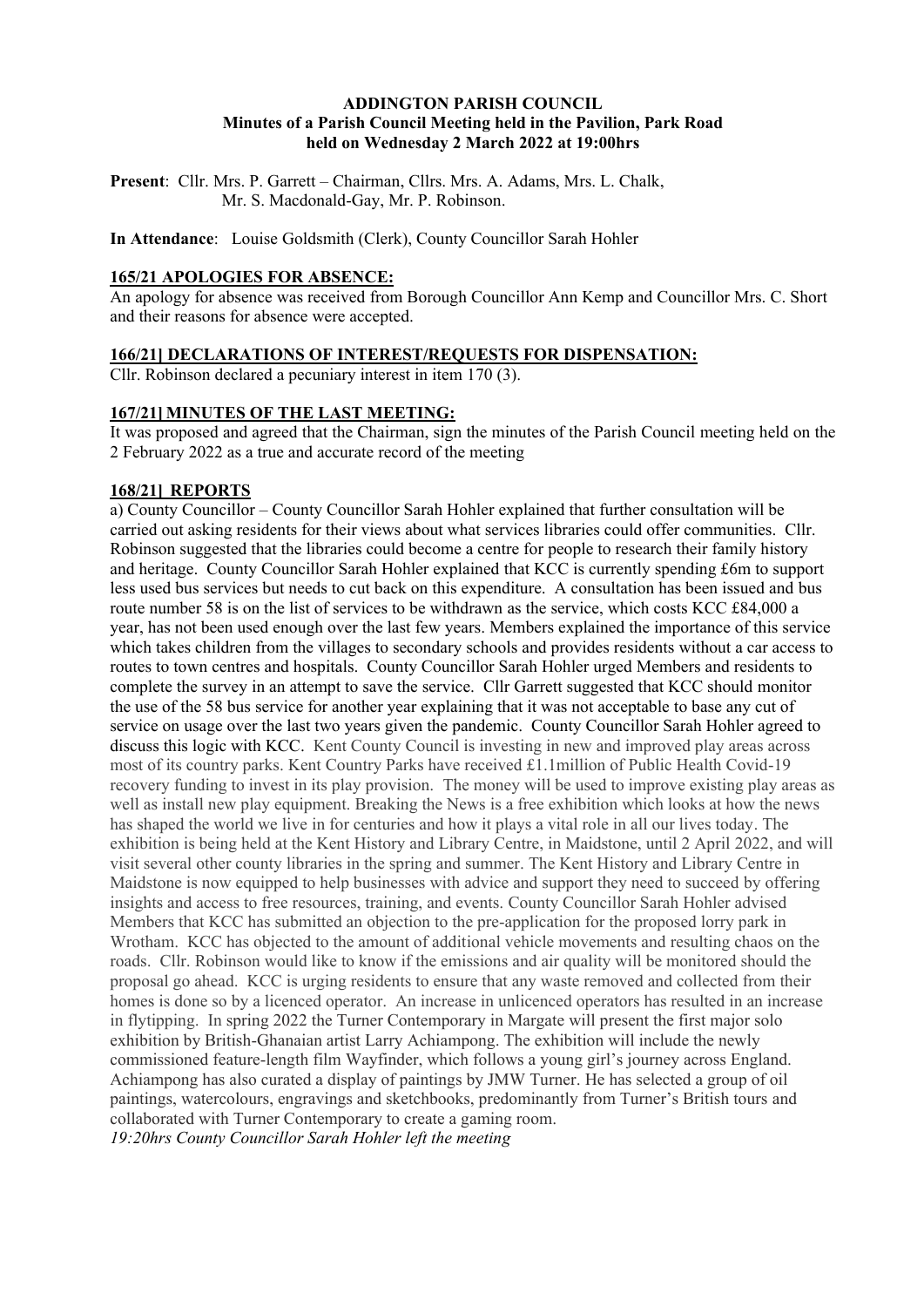b) Borough Councillor – There was no report.

c) Kent Police –There has been no crime in Addington in February 2022. A car was stolen from a pub car park in Trottiscliffe on the 10 February 2022. PCSO James Robinson has been carrying out some foot patrols. It was noted that the Clerk has been advised that 'My Community Voice' is replacing any monthly newsletters issued to Parish Councils. PCSOs will only be able to attend meetings if a hybrid virtual meeting can be offered. Members agreed that the Clerk should advise Kent Police that the Parish Council do not have the technology or authorisation from Government to offer a hybrid arrangement.

#### **169/21] MATTERS ARISING:**

1] Monthly check of the defibrillator and any other update - The Clerk advised Members that both of the defibrillators in the village had been checked this month and an update provided on WebNos. A decision between meetings to appoint The Small Works Building Company to give both BT boxes a thorough clean including cleaning out the light fittings and to remove some redundant posts in Trottiscliffe Road for a cost of £375.00 was ratified. It was agreed to continue to pay the annual charge of £144.00 for the emergency phone on each BT box. Members discussed the ongoing problem of parked cars regularly blocking the BT box at the Jet Garage. The Clerk was asked to find out if KCC could put some hatch lining on the tarmac to prevent cars parking near to the BT box.

2] T&MBC Local Plan Development – There was no update.

3] Queen's Platinum Jubilee – Cllr. Chalk explained that the working group is meeting next week to further progress the ideas in place to mark this momentous occasion.

4] T&MBC Waste Collections – The bin service was suspended on Friday 18 February 2022 due to Storm Eunice which resulted in T&MBC having to catch up on missed bins. The interim garden waste collections were also affected. Urbaser continues to experience issues with the recruitment of drivers and have unfortunately lost another driver.

5] Proposal to consider the renewal of the Recreation Ground Lease – Roger Taylor at Wellers Law Group sent the Clerk an initial draft of a lease document for discussion this afternoon. Cllr. Robinson agreed to send any comments on the draft lease to the Clerk and asked whether a meeting with the solicitor would be possible.

6] Annual Parish Meeting – Chelsea Honey-Bradfield, Senior Development Obligations Officer at T&MBC has agreed to present the S106 information at the Annual Parish Meeting on the 6 April 2022. The Clerk has sent out the agenda/invitation to local organisations and have received two reports. The agenda has been placed on the noticeboards and will be posted on the website

7] Great British Spring Clean 2022 - Back for its seventh year, the 2022 Great British Spring Clean takes place 25 March – 10 April. The aim is for people to collect a bag of litter in the area that they live. The Parish Council remains frustrated that an organised litter picking group is not possible in Addington. Safety of people working on roads, including volunteers is paramount. KCC will not endorse, support or insure volunteer activities taking place on roads of 40 mph or above. However, KCC's standard does not prevent residents wishing to litter pick (or other associated activities) in these areas, but they must be aware that their actions are undertaken at their own risk. Members agreed to publicise the campaign on the website and Facebook and for residents to get in touch with the Clerk if they need any litter picking equipment.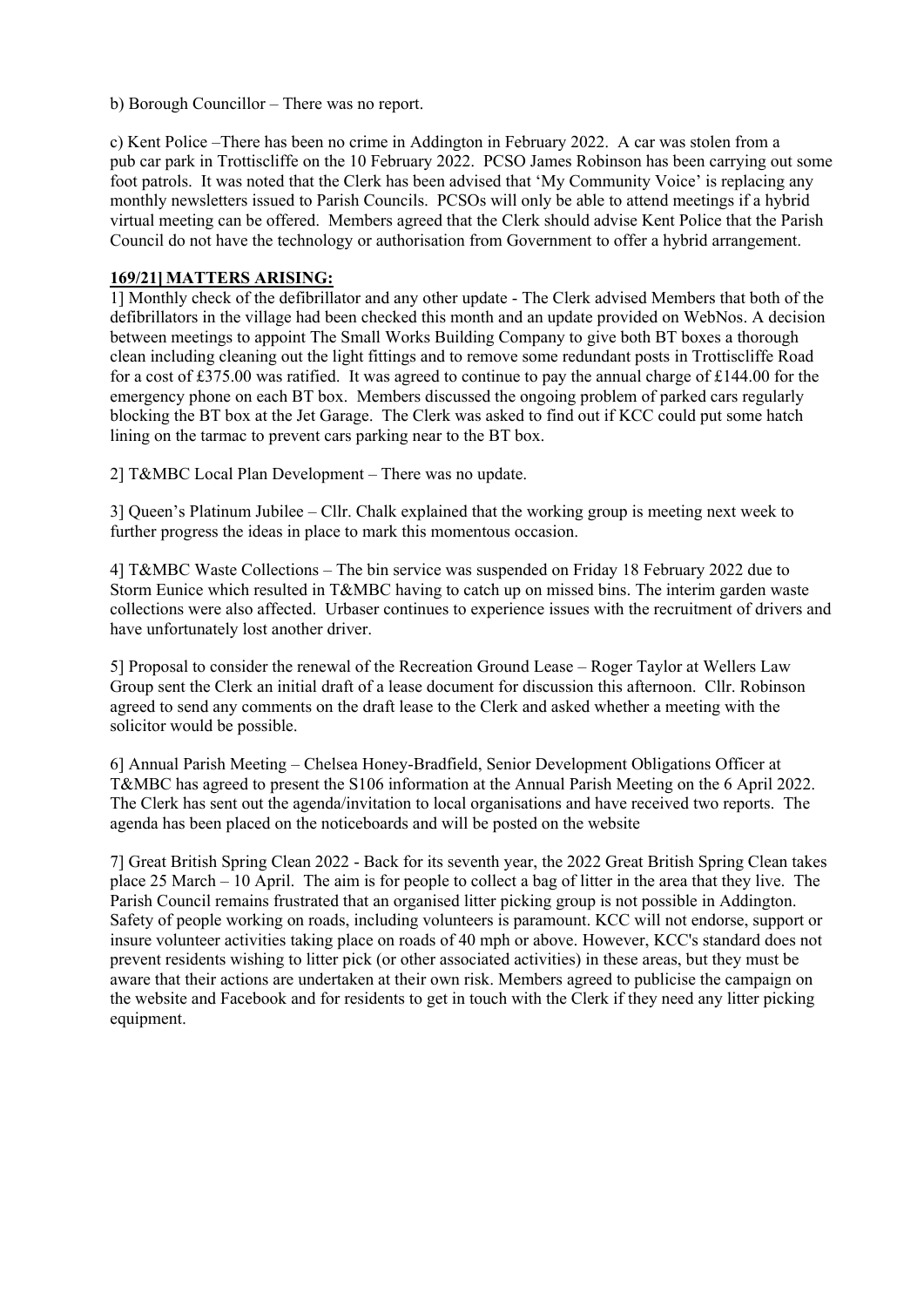### **170/21] FINANCE**

A statement as at 2 March 2022 was circulated:

#### **Balances as at 2 March 2022:**

| Unity Trust Account:      | £21,009.60 |
|---------------------------|------------|
| National Savings Account: | £25,546.99 |

**Receipts:** None

|  | a) | <b>Payments:</b> |
|--|----|------------------|
|--|----|------------------|

| Supplier                                                  | Description                         | Amount    |
|-----------------------------------------------------------|-------------------------------------|-----------|
| Mrs L S Goldsmith                                         | (Salary – February)                 | £596.00   |
| <b>HMRC</b>                                               | $(Tax - February)$                  | £149.00   |
| Mrs L S Goldsmith                                         | (Expenses -including email account) | £ 202.00  |
| Gel Creative                                              | (Monthly website maintenance)       | £100.00   |
| <b>Community Heartbeat</b>                                | (Emergency phone annual rental)     | £144.00   |
| Viking                                                    | (Ink, paper and folders)            | £ 87.39   |
| <b>NALC</b>                                               | (Policing event x 2)                | £116.20   |
| Addington Recreation Ground (Donation to essential works) |                                     | £500.00   |
| <b>Total</b>                                              |                                     | £1,894.59 |

**Resolved:** To make the above payments electronically and to be authorised online by Cllrs. Chalk and Garrett.

b) Other matters:

1] Annual review of the Risk Register **Resolved:** To adopt the slightly amended register dated 2 March 2022. 2] Asset Register **Resolved:** To adopt the Asset Register dated 2 March 2022. *19:49hrs Cllr. Robinson declared a pecuniary interest and abstained from voting* 3] **Resolved:** To donate £500.00 towards remedial works carried out by the Recreation Ground Committee

# **171/21] MEMBERS OF THE PUBLIC** None present.

#### **172/21] PLANNING**

a) Applications:

1] 22/00243/NMA – 2 The Links, Addington, ME19 5RX

Non Material Amendment to planning permission TM/20/02805/FL to increase the width of the front and rear dormers. *Resolved: No objection*

b) Approvals

1] 21/03150/LDP – New House, East Street, Addington, ME19 5DG

Lawful Development Certificate Proposed: Single storey rear extension and removal of existing glazed conservatory.

c) RefusalsNone to consider

d) Withdrawn applications None to consider*.*

e) Planning Appeals

1] TM/20/01876/OA – West Malling Golf Club, outline application erection of 3 dwellings. Noted that an appeal has been made

f) Other Planning Issues

1] 20/00030/USEH – Mayhill House, London Road, Addington – alleged unauthorised hardstanding and caravans – Enforcement has advised the Clerk that the use of the chalet style building and associated hardstanding are unauthorised and subject to enforcement action but has suggested that T&MBC has upto four years to act on breaches of planning control of that nature as pursuant to Section 171B of the Town and Country Planning Act 1990. Enforcement has advised the Clerk that they have served two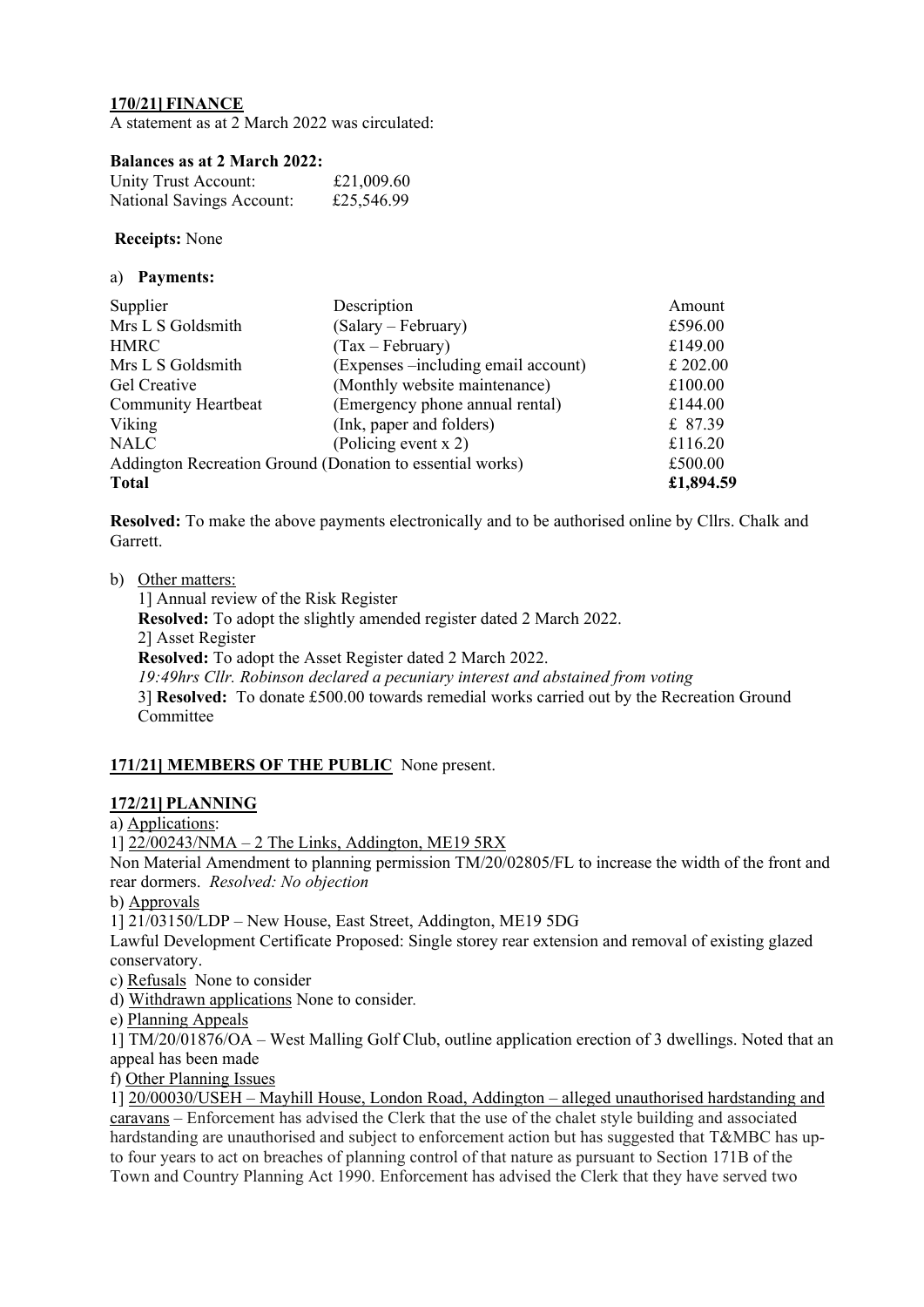enforcement notices on the owners of Mayhill House since 2020 and have apologised for the delay in progressing these and will look into the other issues raised regarding the site.

2] S106 Agreements/Planning Obligations - see item

3] Fish & Chip Shop at the Vineyard – Enforcement has written to the registered owners of the site requesting removal of all 'Fishyard' associated signage within 28 days of the date of letter. If they fail to remove the signage Enforcement will take further action at the site.

### **173/21] HIGHWAYS:**

a) Highways & PROW enquiries Outstanding:

1] Fault 220148228 - Footpath from East Street to Mill House Lane – the Clerk has reported a number of diseased trees adjacent to this footpath.

2] Fault 210910210 - Footpath from Mill Lane to East Street – the Clerk has reported that the fence bordering the dwelling Kingfishers is falling across the footpath.

3] Enquiries 597903,597906,597907 – request for remedial works to a number of trees in the village – KCC is in the process of assessing.

4] Enquiry 606806 - Several bollard lights on the A20 located on the islands near to Seven Mile Lane are not working – further works awaited.

5] Enquiry 618861 - A20 between Regency Court and Sundown – the Clerk has reported that water is pulsating on the verge – KCC has attended and claim no works are required. 7] Enquiry 616950 – Plowenders lay-by – mud on the road

b) New requiring attention

1] Enquiry 624014 – flooding on carriageway near to Hernwell Farm. The Clerk has reported

2] Park Road – the Clerk to report that KCC has left debris behind following recent works

3] West of Aldon Lane – the Clerk to report that there is a tree across the path

4] East side of Hernewell – the Clerk to report that the canopy of tree is across the footpath

5] East Street – the Clerk to report piles of vegetation left on the ground on the corner

c) Other matters:

1] Highways Improvement Plan and School Bus Service –A follow-up meeting with Claire Venner, Schemes Project A 'walkabout' of the village has been arranged with Claire Venner, Schemes Project Manager for Friday 11 March 2022. The Clerk and Cllr. Garrett are hoping to attend. Members noted that MP Tom Tugendhat has responded to a Trottiscliffe resident's concerns about the lack of school bus services. MP Tom Tugendhat has written to David Brazier, Cabinet Member for Highways and Transport, to ask for clarity about the future of the bus services for Addington and Trottiscliffe.

# **174/21] REPORTS OF MEETINGS:**

- a) Village Hall Committee There has been no meeting.
- b) Recreation Ground Committee Works to install a height barrier at the entrance to the car park should commence next week. Jacksons have provided a method statement and risk assessment. Members thanked Cllr. Robinson for all his hard work in excavating the ground to establish the source of a water leak from the kitchen area of the sports pavilion. Further works are required to re-route the pipework and make good the area at an estimated cost of £1,500.00. The Parish Council has agreed to pay £500.00 towards the total cost. Cllr. Robinson explained that the Committee is keen to tarmac an area of grass adjacent to the car park to provide more much needed parking but is struggling to find any suitable grants. The Committee will obtain quotes and may need to approach the Parish Council for financial support.
- c) Parish Partnership Panel There has been no meeting.
- d) Standards Committee There has been no meeting.
- e) KALC Area Committee Cllr. Short attended the meeting held on the 24 February 2022 and advised that Parish Councils were reminded to update their Emergency Plans. It was agreed for this to be an agenda item at the next meeting.